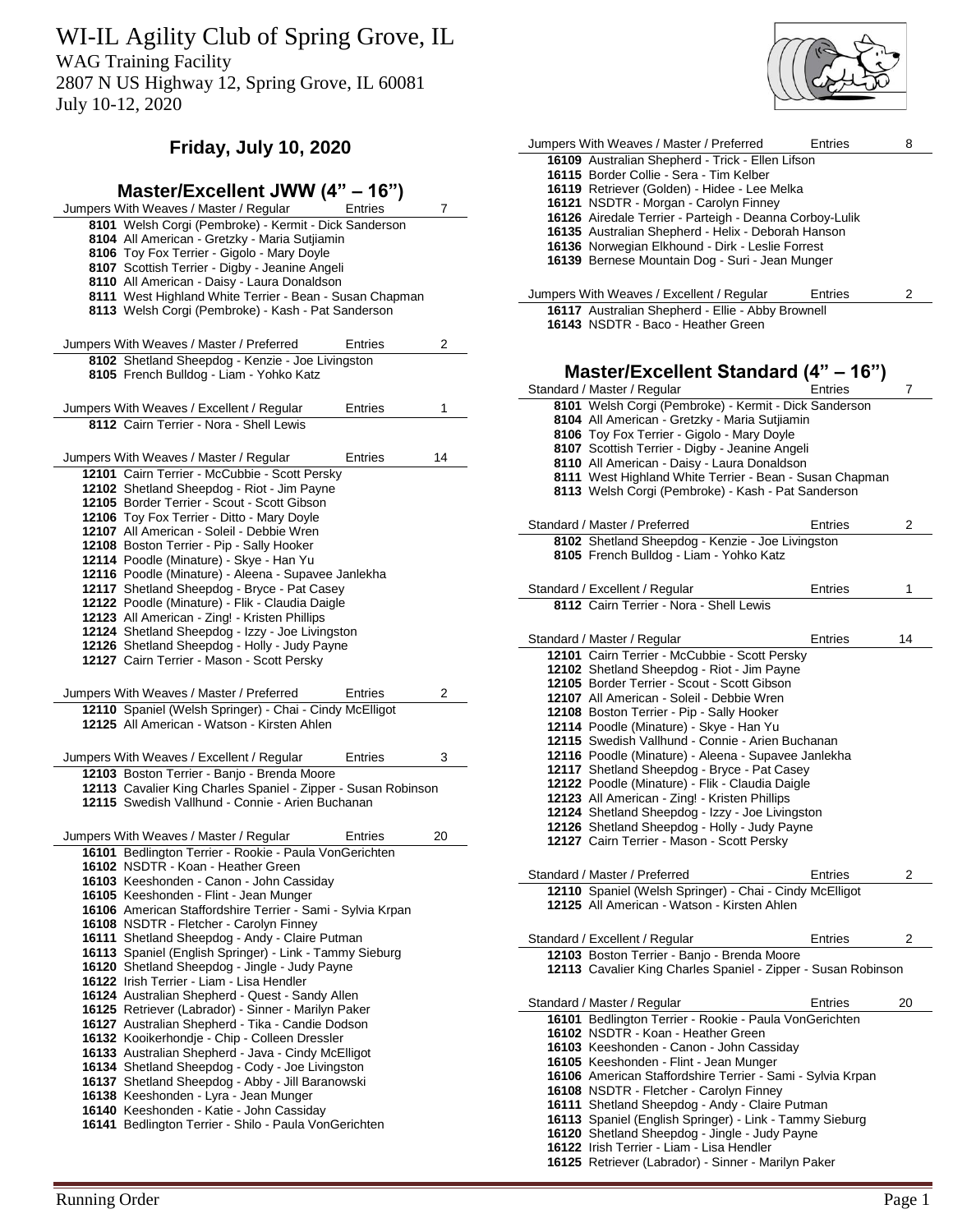July 10-12, 2020

| 16127 Australian Shepherd - Tika - Candie Dodson<br>16132 Kooikerhondie - Chip - Colleen Dressler<br>16133 Australian Shepherd - Java - Cindy McElligot<br>16134 Shetland Sheepdog - Cody - Joe Livingston<br>16137 Shetland Sheepdog - Abby - Jill Baranowski<br>16138 Keeshonden - Lyra - Jean Munger<br>16140 Keeshonden - Katie - John Cassiday<br>16141 Bedlington Terrier - Shilo - Paula VonGerichten<br>16143 NSDTR - Baco - Heather Green |         |    |
|----------------------------------------------------------------------------------------------------------------------------------------------------------------------------------------------------------------------------------------------------------------------------------------------------------------------------------------------------------------------------------------------------------------------------------------------------|---------|----|
| Standard / Master / Preferred                                                                                                                                                                                                                                                                                                                                                                                                                      | Entries | 8  |
| 16109 Australian Shepherd - Trick - Ellen Lifson<br>16115 Border Collie - Sera - Tim Kelber<br>16119 Retriever (Golden) - Hidee - Lee Melka<br>16121 NSDTR - Morgan - Carolyn Finney<br>16126 Airedale Terrier - Parteigh - Deanna Corboy-Lulik<br>16135 Australian Shepherd - Helix - Deborah Hanson<br>16136 Norwegian Elkhound - Dirk - Leslie Forrest<br>16139 Bernese Mountain Dog - Suri - Jean Munger                                       |         |    |
| Standard / Excellent / Regular                                                                                                                                                                                                                                                                                                                                                                                                                     | Entries | 2  |
| 16117 Australian Shepherd - Ellie - Abby Brownell<br>16124 Australian Shepherd - Quest - Sandy Allen                                                                                                                                                                                                                                                                                                                                               |         |    |
| Master/Excellent Standard (20" – 24")                                                                                                                                                                                                                                                                                                                                                                                                              |         |    |
| Standard / Master / Regular                                                                                                                                                                                                                                                                                                                                                                                                                        | Entries | 27 |
| 20102 Portuguese Water Dog - Wesley - Nancy Torosian                                                                                                                                                                                                                                                                                                                                                                                               |         |    |
| 20103 Brittany - Jada - Lynn Van Vleet<br>20104 Retriever (Golden) - Journey - Margaret Covey                                                                                                                                                                                                                                                                                                                                                      |         |    |
| 20105 All American - Pandi - Joyce & Gregory Partykevich                                                                                                                                                                                                                                                                                                                                                                                           |         |    |

 Retriever (Labrador) - Owen - Mary VanderBloomen Retriever (Golden) - Bree - Liza Simon-Roper Retriever (Labrador) - Rocket - Marietta Huber Border Collie - Surrey - Tamar Cooney All American - AJ - Katie Streeter Australian Shepherd - Spyder-Man - Ellen Lifson All American - Jesse - Christine Ballenger Retriever (Golden) - Z - Robert Weber Retriever (Labrador) - Piper - Carla Baker Retriever (Golden) - Dani - Jamie Brown Australian Shepherd - Samson - Sandy Allen Belgian Malinois - K - Theresa Kulb Airedale Terrier - Devin - Deanna Corboy-Lulik Bearded Collie - Simon - Nancy Kois Retriever (Labrador) - Junuh - Linda Waco Retriever (Golden) - True - Gayle Pluta Australian Shepherd - Grace - Lori Dunn Retriever (Golden) - Parker - Nadia Adint Retriever (Golden) - Gator - John Schroepfer Border Collie - Mike - Jill Bochte Australian Shepherd - CRISPR - Deborah Hanson All American - Slick - Joyce & Gregory Partykevich Portuguese Water Dog - Blue - Nancy Torosian Standard / Master / Preferred Funchille Entries 2 Retriever (Golden) - Redford - Margaret Covey Old English Sheepdog - Maggie - Amy Spaeth

Standard / Excellent / Regular Funchillens Entries 4 Retriever (Labrador) - Traitor - Marilyn Paker Retriever (Golden) - Taxi - Diane Poole Retriever (Labrador) - Molly - Mary VanderBloomen Retriever (Labrador) - Archie - Marilyn Paker Standard / Excellent / Preferred Ferrent Entries Pointer (German Shorthaired) - Hoag - Bridget Booker



| Standard / Master / Regular                           | Entries | 8 |
|-------------------------------------------------------|---------|---|
| 24102 Retriever (Golden) - Cooper - Bruce Bahcall     |         |   |
| 24103 Belgian Sheepdog - Siri - Linda Petrus          |         |   |
| 24107 Rhodesian Ridgeback - Lacy - June Garand        |         |   |
| 24108 Vizsla - Vinny - Jeanine Angeli                 |         |   |
| 24109 Old English Sheepdog - Bert - Judith Cunningham |         |   |
| 24110 Belgian Tervuren - Tsang - Lynn Earhart         |         |   |
| 24111 Doberman Pinscher - Cricket - Judie Seyller     |         |   |
| 24122 Weimaraner - Stevee - Bruce Bahcall             |         |   |
|                                                       |         |   |
|                                                       |         |   |
| Standard / Excellent / Regular                        | Entries |   |
| 24101 Belgian Tervuren - Montee - Rosie Hatcher       |         |   |
| 24106 Rhodesian Ridgeback - Tyler - June Kuszynski    |         |   |
| 24112 Retriever (Labrador) - Zephyr - Linda Waco      |         |   |
| 24113 Retriever (Labrador) - Gus - Laura Hilger       |         |   |
| 24114 Poodle (Standard) - Ryder - Charlene Ewald      |         |   |
| 24119 Boxer - Creed - Eugenia Koshiol                 |         |   |

#### **Master/Excellent JWW (20" – 24")**

| v                                                                                                 |    |
|---------------------------------------------------------------------------------------------------|----|
| Jumpers With Weaves / Master / Regular<br>Entries                                                 | 24 |
| 20102 Portuguese Water Dog - Wesley - Nancy Torosian                                              |    |
| 20103 Brittany - Jada - Lynn Van Vleet                                                            |    |
| 20104 Retriever (Golden) - Journey - Margaret Covey                                               |    |
| 20105 All American - Pandi - Joyce & Gregory Partykevich                                          |    |
| 20106 Retriever (Labrador) - Owen - Mary VanderBloomen                                            |    |
| 20110 Retriever (Labrador) - Rocket - Marietta Huber                                              |    |
| 20111 Border Collie - Surrey - Tamar Cooney                                                       |    |
| 20114 All American - AJ - Katie Streeter                                                          |    |
| 20115 Australian Shepherd - Spyder-Man - Ellen Lifson                                             |    |
| 20118 All American - Jesse - Christine Ballenger                                                  |    |
| 20121 Retriever (Golden) - Z - Robert Weber                                                       |    |
| 20123 Retriever (Labrador) - Piper - Carla Baker                                                  |    |
| 20125 Retriever (Golden) - Dani - Jamie Brown                                                     |    |
| 20126 Australian Shepherd - Samson - Sandy Allen                                                  |    |
|                                                                                                   |    |
| 20127 Belgian Malinois - K - Theresa Kulb<br>20128 Airedale Terrier - Devin - Deanna Corboy-Lulik |    |
|                                                                                                   |    |
| 20131 Retriever (Golden) - True - Gayle Pluta                                                     |    |
| 20132 Australian Shepherd - Grace - Lori Dunn                                                     |    |
| 20135 Retriever (Golden) - Parker - Nadia Adint                                                   |    |
| 20141 Retriever (Golden) - Gator - John Schroepfer                                                |    |
| 20150 Border Collie - Mike - Jill Bochte                                                          |    |
| 20151 Australian Shepherd - CRISPR - Deborah Hanson                                               |    |
| 20157 Retriever (Golden) - Stash - Diane Poole                                                    |    |
| 20163 Portuguese Water Dog - Blue - Nancy Torosian                                                |    |
|                                                                                                   |    |
| Jumpers With Weaves / Master / Preferred<br>Entries                                               | 2  |
| 20112 Retriever (Golden) - Redford - Margaret Covey                                               |    |
| 20158 Old English Sheepdog - Maggie - Amy Spaeth                                                  |    |
|                                                                                                   |    |
| Jumpers With Weaves / Excellent / Regular<br>Entries                                              | 6  |
| 20101 Retriever (Labrador) - Traitor - Marilyn Paker                                              |    |
| 20108 Retriever (Golden) - Bree - Liza Simon-Roper                                                |    |
| 20109 Retriever (Golden) - Taxi - Diane Poole                                                     |    |
| 20140 Retriever (Labrador) - Molly - Mary VanderBloomen                                           |    |
| 20156 All American - Slick - Joyce & Gregory Partykevich                                          |    |
| 20164 Retriever (Labrador) - Archie - Marilyn Paker                                               |    |
|                                                                                                   |    |
|                                                                                                   |    |
| Jumpers With Weaves / Excellent / Preferred<br>Entries                                            | 1  |
| 20143 Pointer (German Shorthaired) - Hoag - Bridget Booker                                        |    |
|                                                                                                   |    |
| Jumpers With Weaves / Master / Regular<br><b>Entries</b>                                          | 8  |
| 24102 Retriever (Golden) - Cooper - Bruce Bahcall                                                 |    |
| 24103 Belgian Sheepdog - Siri - Linda Petrus                                                      |    |
| 24107 Rhodesian Ridgeback - Lacy - June Garand                                                    |    |
| 24108 Vizsla - Vinny - Jeanine Angeli                                                             |    |
| 24109 Old English Sheepdog - Bert - Judith Cunningham                                             |    |
| 24110 Belgian Tervuren - Tsang - Lynn Earhart                                                     |    |
|                                                                                                   |    |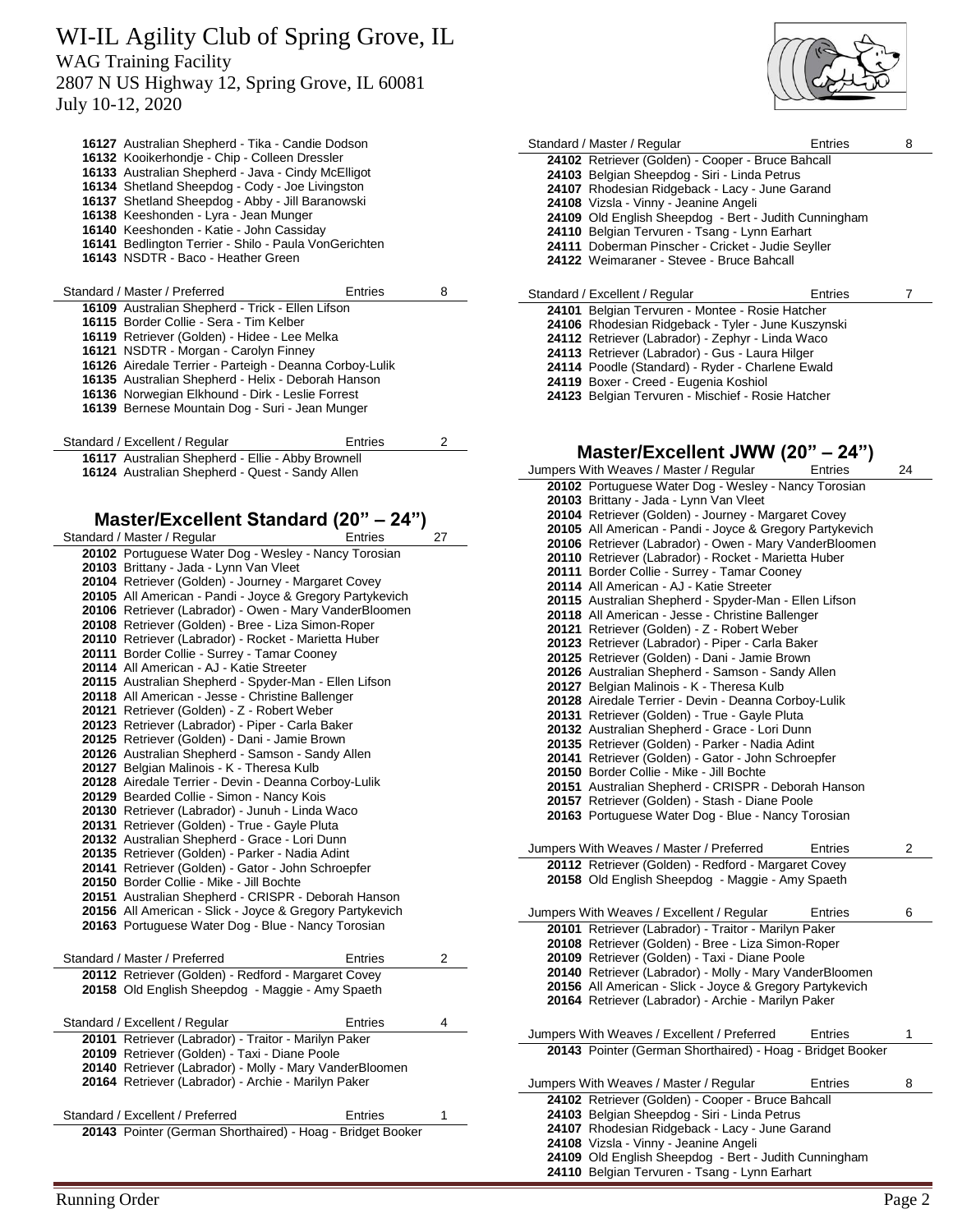July 10-12, 2020

| 24111 Doberman Pinscher - Cricket - Judie Seyller<br>24122 Weimaraner - Stevee - Bruce Bahcall        |         |   |
|-------------------------------------------------------------------------------------------------------|---------|---|
|                                                                                                       |         |   |
| Jumpers With Weaves / Excellent / Regular                                                             | Entries | 5 |
| 24106 Rhodesian Ridgeback - Tyler - June Kuszynski                                                    |         |   |
| 24112 Retriever (Labrador) - Zephyr - Linda Waco                                                      |         |   |
| 24113 Retriever (Labrador) - Gus - Laura Hilger<br>24114 Poodle (Standard) - Ryder - Charlene Ewald   |         |   |
| 24119 Boxer - Creed - Eugenia Koshiol                                                                 |         |   |
|                                                                                                       |         |   |
| <b>Open JWW</b>                                                                                       |         |   |
| Jumpers With Weaves / Open / Preferred                                                                | Entries | 1 |
| 8108 Miniature Pinscher - Nitro - Sheryl Harris                                                       |         |   |
|                                                                                                       |         |   |
| Jumpers With Weaves / Open / Regular                                                                  | Entries | 2 |
| 12104 Border Terrier - Pip - Scott Gibson                                                             |         |   |
| 12109 Boston Terrier - Mr. Tibbs - Sally Hooker                                                       |         |   |
| Jumpers With Weaves / Open / Regular                                                                  | Entries | 3 |
| 16110 All American - Bria - Debbie Wren                                                               |         |   |
| 16123 Minature American Shephard - Fiji - Susan Robinson                                              |         |   |
| 16128 All American - Rue - Judy Biesenthal                                                            |         |   |
|                                                                                                       |         |   |
| Jumpers With Weaves / Open / Regular                                                                  | Entries | 3 |
| 20124 Australian Shepherd - Jyn - Abby Brownell                                                       |         |   |
| 20129 Bearded Collie - Simon - Nancy Kois                                                             |         |   |
| 20152 Border Collie - Kit - Tamar Cooney                                                              |         |   |
| Jumpers With Weaves / Open / Preferred                                                                | Entries | 1 |
| 20136 Rottweiler - Beau - Mary Ann Pecen                                                              |         |   |
|                                                                                                       |         |   |
| Jumpers With Weaves / Open / Regular                                                                  | Entries | 2 |
| 24101 Belgian Tervuren - Montee - Rosie Hatcher                                                       |         |   |
| 24123 Belgian Tervuren - Mischief - Rosie Hatcher                                                     |         |   |
|                                                                                                       |         |   |
|                                                                                                       |         |   |
| <b>Novice JWW</b>                                                                                     |         |   |
| Jumpers With Weaves / Novice B / Regular                                                              | Entries | 2 |
| 16107 All American - Anna - Katie Streeter                                                            |         |   |
| 16116 Australian Cattle Dog - Cora - Mary Jo Landergan                                                |         |   |
|                                                                                                       |         |   |
| Jumpers With Weaves / Novice B / Regular<br>20119 All American - Shelby - Joyce & Gregory Partykevich | Entries | 4 |
|                                                                                                       |         |   |

| 20145 Border Collie - Cozmo - Susan Knill<br>20149 Border Collie - Dare - Tamara Einspanjer |         |   |
|---------------------------------------------------------------------------------------------|---------|---|
| Jumpers With Weaves / Novice / Preferred                                                    | Entries |   |
| 20138 German Shepherd Dog - Gunny - Carole Johnson                                          |         |   |
| Jumpers With Weaves / Novice B / Regular                                                    | Entries | з |
| 24115 Poodle (Standard) - Phoenix - Charlene Ewald<br>24116 Vizsla - Four - Melanie Herbst  |         |   |
| 24121 Belgian Malinois - Rock - Simone Szulc-Cieplicki                                      |         |   |
|                                                                                             |         |   |
|                                                                                             |         |   |
| Navios Clandovd                                                                             |         |   |

Retriever (Golden) - Libby - Barb Weber

#### **Novice Standard** Standard / Novice B / Regular Entries 1

| Standard / Novice B / Regular                          | Entries |   |
|--------------------------------------------------------|---------|---|
| 12104 Border Terrier - Pip - Scott Gibson              |         |   |
|                                                        |         |   |
|                                                        |         |   |
| Standard / Novice B / Regular                          | Entries | 3 |
| 16107 All American - Anna - Katie Streeter             |         |   |
| 16110 All American - Bria - Debbie Wren                |         |   |
| 16116 Australian Cattle Dog - Cora - Mary Jo Landergan |         |   |
|                                                        |         |   |



| Standard / Novice B / Regular                                                                | Entries | 5 |
|----------------------------------------------------------------------------------------------|---------|---|
| 20119 All American - Shelby - Joyce & Gregory Partykevich                                    |         |   |
| 20122 Retriever (Golden) - Libby - Barb Weber                                                |         |   |
| 20124 Australian Shepherd - Jyn - Abby Brownell<br>20145 Border Collie - Cozmo - Susan Knill |         |   |
| 20149 Border Collie - Dare - Tamara Einspanjer                                               |         |   |
|                                                                                              |         |   |
| Standard / Novice / Preferred                                                                | Entries | 1 |
| 20138 German Shepherd Dog - Gunny - Carole Johnson                                           |         |   |
|                                                                                              |         |   |
| Standard / Novice B / Regular                                                                | Entries | 3 |
| 24115 Poodle (Standard) - Phoenix - Charlene Ewald                                           |         |   |
| 24116 Vizsla - Four - Melanie Herbst                                                         |         |   |
| 24121 Belgian Malinois - Rock - Simone Szulc-Cieplicki                                       |         |   |
|                                                                                              |         |   |
|                                                                                              |         |   |
| <b>Open Standard</b>                                                                         |         |   |
|                                                                                              |         |   |
|                                                                                              | Entries | 1 |
| Standard / Open / Preferred                                                                  |         |   |
| 8108 Miniature Pinscher - Nitro - Sheryl Harris                                              |         |   |
| Standard / Open / Regular                                                                    | Entries | 1 |
| 12109 Boston Terrier - Mr. Tibbs - Sally Hooker                                              |         |   |
|                                                                                              |         |   |
| Standard / Open / Regular                                                                    | Entries | 2 |
| 16123 Minature American Shephard - Fiji - Susan Robinson                                     |         |   |
| 16128 All American - Rue - Judy Biesenthal                                                   |         |   |
|                                                                                              |         |   |
| Standard / Open / Regular                                                                    | Entries | 3 |
| 20116 Old English Sheepdog - Alvin - Kathleen McBride                                        |         |   |
| 20144 Border Collie - Bess - Georgene Knight                                                 |         |   |
| 20152 Border Collie - Kit - Tamar Cooney                                                     |         |   |
|                                                                                              |         |   |
| Standard / Open / Preferred<br>20136 Rottweiler - Beau - Mary Ann Pecen                      | Entries | 1 |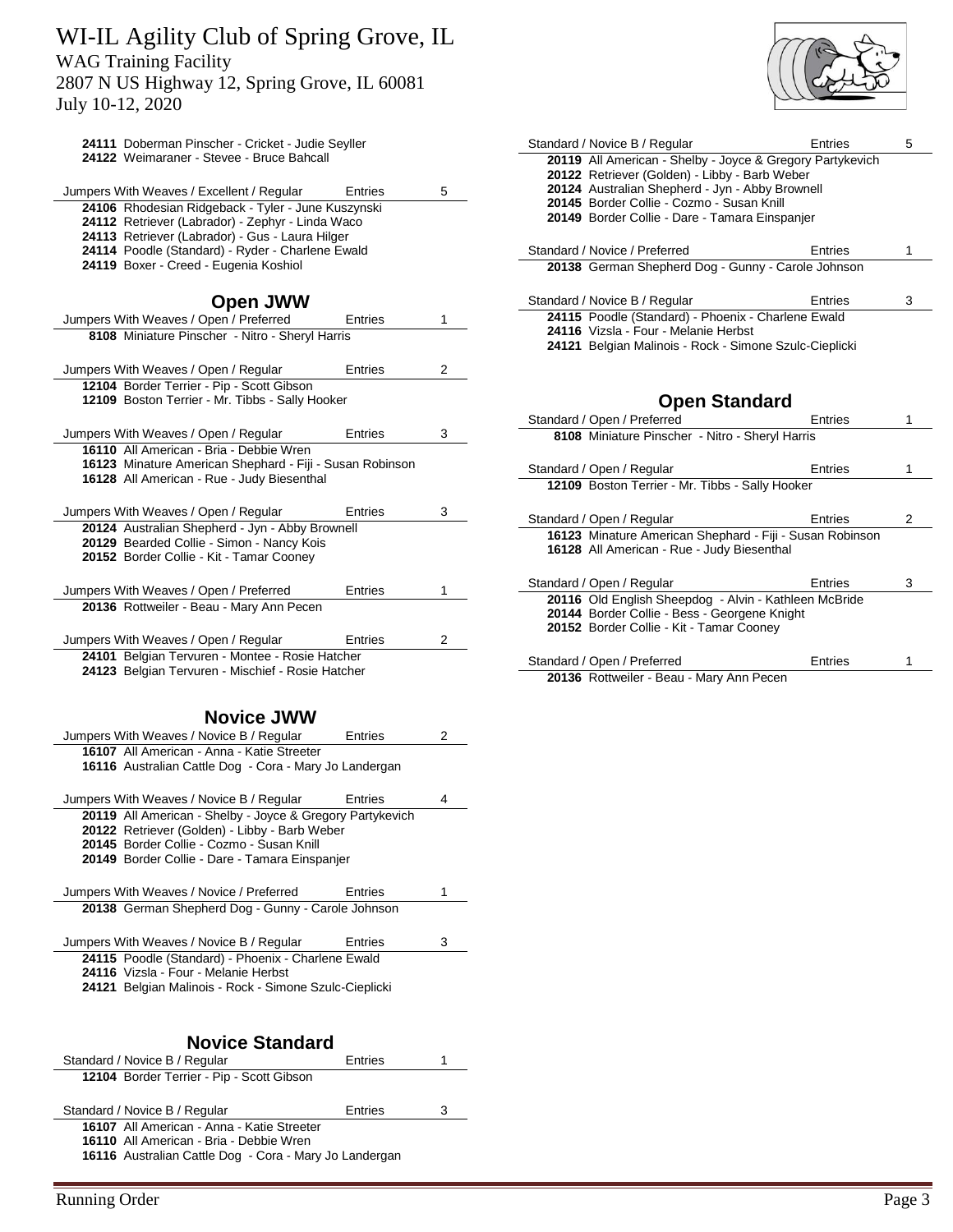WI-IL Agility Club of Spring Grove, IL

WAG Training Facility

2807 N US Highway 12, Spring Grove, IL 60081 July 10-12, 2020

# **Saturday, July 11, 2020**

| Master/Excellent Standard (4" – 16")                                                                                |         |    |
|---------------------------------------------------------------------------------------------------------------------|---------|----|
| Standard / Master / Preferred                                                                                       | Entries | 1  |
| 4101 Welsh Corgi (Cardigan) - Payton - Alan Oshinski                                                                |         |    |
| Standard / Master / Regular                                                                                         | Entries | 7  |
| 8103 Papillon - Sizzle - Jennifer Graves                                                                            |         |    |
| 8106 Toy Fox Terrier - Gigolo - Mary Doyle                                                                          |         |    |
| 8107 Scottish Terrier - Digby - Jeanine Angeli                                                                      |         |    |
| 8109 Portuguese Podengo Pequeno - Jett - Linda Raphael                                                              |         |    |
| 8110 All American - Daisy - Laura Donaldson                                                                         |         |    |
| 8111 West Highland White Terrier - Bean - Susan Chapman<br>8113 Welsh Corgi (Pembroke) - Kash - Pat Sanderson       |         |    |
| Standard / Master / Preferred                                                                                       | Entries | 3  |
| 8102 Shetland Sheepdog - Kenzie - Joe Livingston                                                                    |         |    |
| 8105 French Bulldog - Liam - Yohko Katz                                                                             |         |    |
| 8114 Italian Greyhound - Tate - Jennifer Graves                                                                     |         |    |
| Standard / Excellent / Regular                                                                                      | Entries | 1  |
| 8112 Cairn Terrier - Nora - Shell Lewis                                                                             |         |    |
|                                                                                                                     |         |    |
| Standard / Master / Regular                                                                                         | Entries | 13 |
| 12101 Cairn Terrier - McCubbie - Scott Persky                                                                       |         |    |
| 12102 Shetland Sheepdog - Riot - Jim Payne                                                                          |         |    |
| 12105 Border Terrier - Scout - Scott Gibson                                                                         |         |    |
| 12107 All American - Soleil - Debbie Wren                                                                           |         |    |
| 12114 Poodle (Minature) - Skye - Han Yu                                                                             |         |    |
| 12115 Swedish Vallhund - Connie - Arien Buchanan                                                                    |         |    |
| 12116 Poodle (Minature) - Aleena - Supavee Janlekha                                                                 |         |    |
| 12117 Shetland Sheepdog - Bryce - Pat Casey<br>12122 Poodle (Minature) - Flik - Claudia Daigle                      |         |    |
| 12123 All American - Zing! - Kristen Phillips                                                                       |         |    |
| 12124 Shetland Sheepdog - Izzy - Joe Livingston                                                                     |         |    |
| 12126 Shetland Sheepdog - Holly - Judy Payne                                                                        |         |    |
| 12127 Cairn Terrier - Mason - Scott Persky                                                                          |         |    |
|                                                                                                                     |         |    |
| Standard / Master / Preferred                                                                                       | Entries | 3  |
| 12110 Spaniel (Welsh Springer) - Chai - Cindy McElligot<br>12111 Keeshonden - Flirt - Laura Inman                   |         |    |
| 12120 Kooikerhondje - Bree - Cheryl Short                                                                           |         |    |
|                                                                                                                     |         |    |
| Standard / Excellent / Regular                                                                                      | Entries | 4  |
| 12103 Boston Terrier - Banjo - Brenda Moore                                                                         |         |    |
| 12112 Shetland Sheepdog - Pixie - Laura Inman                                                                       |         |    |
| 12113 Cavalier King Charles Spaniel - Zipper - Susan Robinson<br>12121 Italian Greyhound - Jordan - Jennifer Graves |         |    |
| Standard / Master / Regular                                                                                         | Entries | 24 |
| 16101 Bedlington Terrier - Rookie - Paula VonGerichten                                                              |         |    |
| 16102 NSDTR - Koan - Heather Green                                                                                  |         |    |
| 16103 Keeshonden - Canon - John Cassiday                                                                            |         |    |
| 16104 Italian Greyhound - Dash - Borys Jarymowycz                                                                   |         |    |
| 16105 Keeshonden - Flint - Jean Munger                                                                              |         |    |
| 16106 American Staffordshire Terrier - Sami - Sylvia Krpan                                                          |         |    |
| 16108 NSDTR - Fletcher - Carolyn Finney                                                                             |         |    |
| 16111 Shetland Sheepdog - Andy - Claire Putman                                                                      |         |    |
| 16112 Brittany - Madison - Halina Bednarz                                                                           |         |    |
| 16113 Spaniel (English Springer) - Link - Tammy Sieburg                                                             |         |    |
| 16118 Keeshonden - Tifton - Laura Inman                                                                             |         |    |
| 16120 Shetland Sheepdog - Jingle - Judy Payne                                                                       |         |    |
| 16122 Irish Terrier - Liam - Lisa Hendler                                                                           |         |    |
| 16125 Retriever (Labrador) - Sinner - Marilyn Paker                                                                 |         |    |
| 16127 Australian Shepherd - Tika - Candie Dodson                                                                    |         |    |

Kooikerhondje - Kylan - Cheryl Short



| 16132 Kooikerhondje - Chip - Colleen Dressler<br>16133 Australian Shepherd - Java - Cindy McElligot<br>16134 Shetland Sheepdog - Cody - Joe Livingston<br>16137 Shetland Sheepdog - Abby - Jill Baranowski<br>16138 Keeshonden - Lyra - Jean Munger<br>16140 Keeshonden - Katie - John Cassiday<br>16141 Bedlington Terrier - Shilo - Paula VonGerichten<br>16143 NSDTR - Baco - Heather Green                     |         |    |
|--------------------------------------------------------------------------------------------------------------------------------------------------------------------------------------------------------------------------------------------------------------------------------------------------------------------------------------------------------------------------------------------------------------------|---------|----|
| Standard / Master / Preferred                                                                                                                                                                                                                                                                                                                                                                                      | Entries | 8  |
| 16109 Australian Shepherd - Trick - Ellen Lifson<br>16114 Collie (Rough) - Tori - Caryn Thacker<br>16115 Border Collie - Sera - Tim Kelber<br>16119 Retriever (Golden) - Hidee - Lee Melka<br>16126 Airedale Terrier - Parteigh - Deanna Corboy-Lulik<br>16135 Australian Shepherd - Helix - Deborah Hanson<br>16136 Norwegian Elkhound - Dirk - Leslie Forrest<br>16139 Bernese Mountain Dog - Suri - Jean Munger |         |    |
| Standard / Excellent / Regular                                                                                                                                                                                                                                                                                                                                                                                     | Entries | 2  |
| 16117 Australian Shepherd - Ellie - Abby Brownell<br>16124 Australian Shepherd - Quest - Sandy Allen<br>Master/Excellent JWW (4" - 16")                                                                                                                                                                                                                                                                            |         |    |
| Jumpers With Weaves / Master / Preferred                                                                                                                                                                                                                                                                                                                                                                           | Entries | 1  |
| 4101 Welsh Corgi (Cardigan) - Payton - Alan Oshinski                                                                                                                                                                                                                                                                                                                                                               |         |    |
| Jumpers With Weaves / Master / Regular                                                                                                                                                                                                                                                                                                                                                                             | Entries | 7  |
| 8103 Papillon - Sizzle - Jennifer Graves<br>8106 Toy Fox Terrier - Gigolo - Mary Doyle                                                                                                                                                                                                                                                                                                                             |         |    |
| 8107 Scottish Terrier - Digby - Jeanine Angeli                                                                                                                                                                                                                                                                                                                                                                     |         |    |
| 8109 Portuguese Podengo Pequeno - Jett - Linda Raphael                                                                                                                                                                                                                                                                                                                                                             |         |    |
| 8110 All American - Daisy - Laura Donaldson                                                                                                                                                                                                                                                                                                                                                                        |         |    |
| 8111 West Highland White Terrier - Bean - Susan Chapman                                                                                                                                                                                                                                                                                                                                                            |         |    |
| 8113 Welsh Corgi (Pembroke) - Kash - Pat Sanderson                                                                                                                                                                                                                                                                                                                                                                 |         |    |
| Jumpers With Weaves / Master / Preferred                                                                                                                                                                                                                                                                                                                                                                           | Entries | 3  |
|                                                                                                                                                                                                                                                                                                                                                                                                                    |         |    |
| 8102 Shetland Sheepdog - Kenzie - Joe Livingston<br>8105 French Bulldog - Liam - Yohko Katz<br>8114 Italian Greyhound - Tate - Jennifer Graves                                                                                                                                                                                                                                                                     |         |    |
|                                                                                                                                                                                                                                                                                                                                                                                                                    | Entries | 1  |
| Jumpers With Weaves / Excellent / Regular<br>8112 Cairn Terrier - Nora - Shell Lewis                                                                                                                                                                                                                                                                                                                               |         |    |
|                                                                                                                                                                                                                                                                                                                                                                                                                    |         |    |
| Jumpers With Weaves / Master / Regular                                                                                                                                                                                                                                                                                                                                                                             | Entries | 14 |
| 12101 Cairn Terrier - McCubbie - Scott Persky                                                                                                                                                                                                                                                                                                                                                                      |         |    |
| 12102 Shetland Sheepdog - Riot - Jim Payne<br>12105 Border Terrier - Scout - Scott Gibson                                                                                                                                                                                                                                                                                                                          |         |    |
| 12106 Toy Fox Terrier - Ditto - Mary Doyle                                                                                                                                                                                                                                                                                                                                                                         |         |    |
| 12107 All American - Soleil - Debbie Wren                                                                                                                                                                                                                                                                                                                                                                          |         |    |
| 12114 Poodle (Minature) - Skye - Han Yu<br>12116 Poodle (Minature) - Aleena - Supavee Janlekha                                                                                                                                                                                                                                                                                                                     |         |    |
| 12117 Shetland Sheepdog - Bryce - Pat Casey                                                                                                                                                                                                                                                                                                                                                                        |         |    |
| 12121 Italian Greyhound - Jordan - Jennifer Graves                                                                                                                                                                                                                                                                                                                                                                 |         |    |
| 12122 Poodle (Minature) - Flik - Claudia Daigle                                                                                                                                                                                                                                                                                                                                                                    |         |    |
| 12123 All American - Zing! - Kristen Phillips<br>12124 Shetland Sheepdog - Izzy - Joe Livingston                                                                                                                                                                                                                                                                                                                   |         |    |
| 12126 Shetland Sheepdog - Holly - Judy Payne                                                                                                                                                                                                                                                                                                                                                                       |         |    |
| 12127 Cairn Terrier - Mason - Scott Persky                                                                                                                                                                                                                                                                                                                                                                         |         |    |
| Jumpers With Weaves / Master / Preferred                                                                                                                                                                                                                                                                                                                                                                           | Entries | 3  |
| 12110 Spaniel (Welsh Springer) - Chai - Cindy McElligot<br>12111 Keeshonden - Flirt - Laura Inman                                                                                                                                                                                                                                                                                                                  |         |    |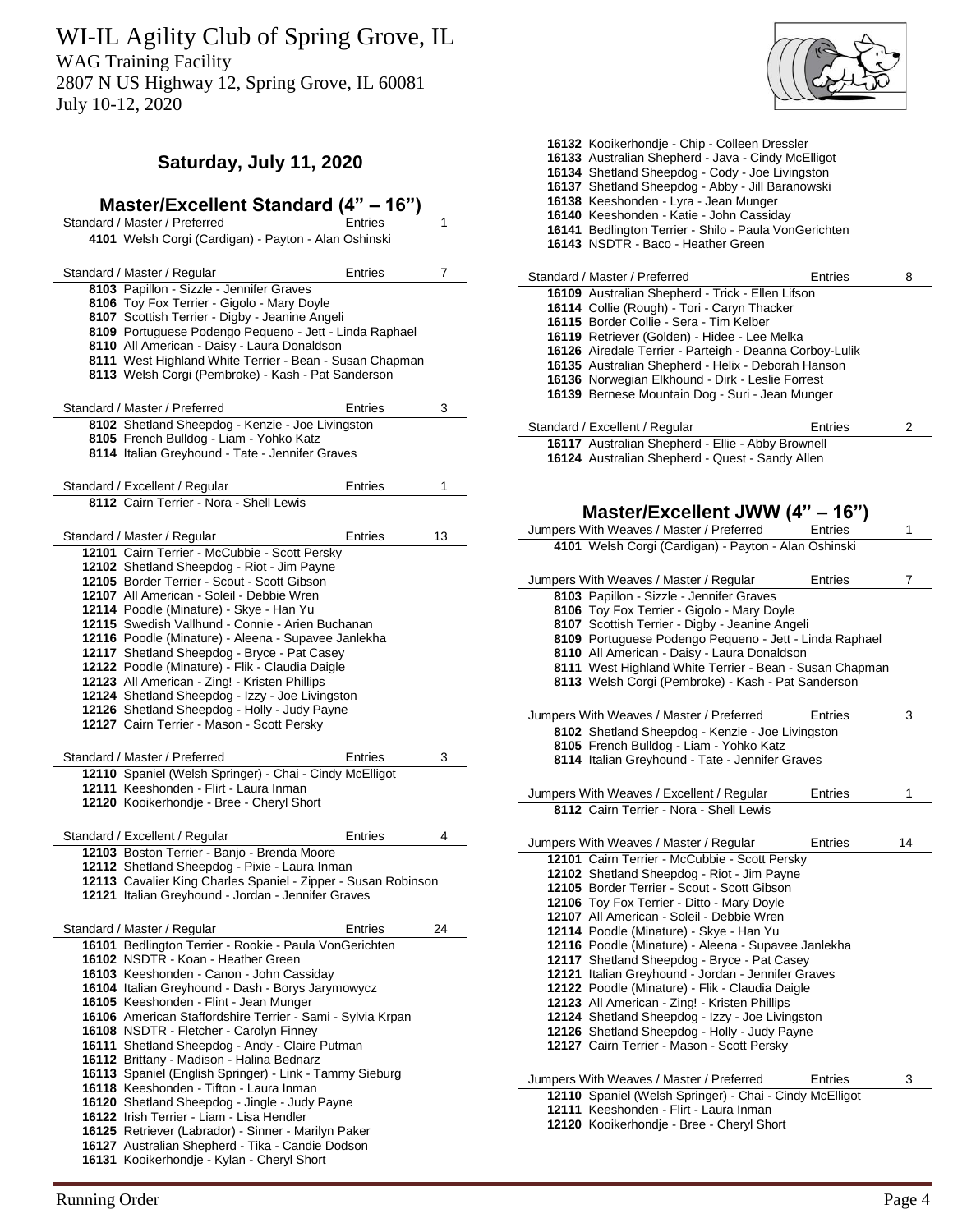July 10-12, 2020

| Jumpers With Weaves / Excellent / Regular                                                                          | Entries | 3  |
|--------------------------------------------------------------------------------------------------------------------|---------|----|
| 12103 Boston Terrier - Banjo - Brenda Moore                                                                        |         |    |
| 12113 Cavalier King Charles Spaniel - Zipper - Susan Robinson                                                      |         |    |
| 12115 Swedish Vallhund - Connie - Arien Buchanan                                                                   |         |    |
|                                                                                                                    |         |    |
| Jumpers With Weaves / Master / Regular                                                                             | Entries | 25 |
| 16101 Bedlington Terrier - Rookie - Paula VonGerichten                                                             |         |    |
| 16102 NSDTR - Koan - Heather Green                                                                                 |         |    |
| 16103 Keeshonden - Canon - John Cassiday                                                                           |         |    |
| 16104 Italian Greyhound - Dash - Borys Jarymowycz                                                                  |         |    |
| 16105 Keeshonden - Flint - Jean Munger                                                                             |         |    |
| 16106 American Staffordshire Terrier - Sami - Sylvia Krpan                                                         |         |    |
| 16108 NSDTR - Fletcher - Carolyn Finney                                                                            |         |    |
| 16111 Shetland Sheepdog - Andy - Claire Putman                                                                     |         |    |
| 16112 Brittany - Madison - Halina Bednarz                                                                          |         |    |
| 16113 Spaniel (English Springer) - Link - Tammy Sieburg                                                            |         |    |
| 16118 Keeshonden - Tifton - Laura Inman                                                                            |         |    |
| 16120 Shetland Sheepdog - Jingle - Judy Payne<br>16122 Irish Terrier - Liam - Lisa Hendler                         |         |    |
| 16124 Australian Shepherd - Quest - Sandy Allen                                                                    |         |    |
| 16125 Retriever (Labrador) - Sinner - Marilyn Paker                                                                |         |    |
| 16127 Australian Shepherd - Tika - Candie Dodson                                                                   |         |    |
| 16131 Kooikerhondje - Kylan - Cheryl Short                                                                         |         |    |
| 16132 Kooikerhondje - Chip - Colleen Dressler                                                                      |         |    |
| 16133 Australian Shepherd - Java - Cindy McElligot                                                                 |         |    |
| 16134 Shetland Sheepdog - Cody - Joe Livingston                                                                    |         |    |
| 16137 Shetland Sheepdog - Abby - Jill Baranowski                                                                   |         |    |
| 16138 Keeshonden - Lyra - Jean Munger                                                                              |         |    |
| 16140 Keeshonden - Katie - John Cassiday                                                                           |         |    |
| 16141 Bedlington Terrier - Shilo - Paula VonGerichten                                                              |         |    |
| 16142 Italian Greyhound - Octane - Borys Jarymowycz                                                                |         |    |
|                                                                                                                    |         |    |
| Jumpers With Weaves / Master / Preferred                                                                           | Entries | 8  |
| 16109 Australian Shepherd - Trick - Ellen Lifson                                                                   |         |    |
| 16114 Collie (Rough) - Tori - Caryn Thacker                                                                        |         |    |
| 16115 Border Collie - Sera - Tim Kelber                                                                            |         |    |
| 16119 Retriever (Golden) - Hidee - Lee Melka                                                                       |         |    |
| 16126 Airedale Terrier - Parteigh - Deanna Corboy-Lulik                                                            |         |    |
| 16135 Australian Shepherd - Helix - Deborah Hanson                                                                 |         |    |
| 16136 Norwegian Elkhound - Dirk - Leslie Forrest                                                                   |         |    |
| 16139 Bernese Mountain Dog - Suri - Jean Munger                                                                    |         |    |
|                                                                                                                    |         |    |
| Jumpers With Weaves / Excellent / Regular                                                                          | Entries | 2  |
| 16117 Australian Shepherd - Ellie - Abby Brownell                                                                  |         |    |
| 16143 NSDTR - Baco - Heather Green                                                                                 |         |    |
|                                                                                                                    |         |    |
|                                                                                                                    |         |    |
| Master/Excellent JWW (20" - 24")                                                                                   |         |    |
| Jumpers With Weaves / Master / Regular                                                                             | Entries | 29 |
| 20102 Portuguese Water Dog - Wesley - Nancy Torosian                                                               |         |    |
| 20103 Brittany - Jada - Lynn Van Vleet                                                                             |         |    |
| 20104 Retriever (Golden) - Journey - Margaret Covey                                                                |         |    |
| 20105 All American - Pandi - Joyce & Gregory Partykevich<br>20106 Retriever (Labrador) - Owen - Mary VanderBloomen |         |    |
| 20107 Collie (Rough) - Mackenzie - Larry Schuldt                                                                   |         |    |
| 20110 Retriever (Labrador) - Rocket - Marietta Huber                                                               |         |    |
| 20111 Border Collie - Surrey - Tamar Cooney                                                                        |         |    |
| 20113 Retriever (Golden) - Ziggy - Marvin Zuidema                                                                  |         |    |
| 20111 All Amorican All Katio Strooter                                                                              |         |    |

All American - AJ - Katie Streeter

Australian Shepherd - Spyder-Man - Ellen Lifson

- All American Jesse Christine Ballenger
- Collie (Rough) Delta Caryn Thacker Retriever (Golden) - Z - Robert Weber

Retriever (Labrador) - Piper - Carla Baker

- Retriever (Golden) Dani Jamie Brown
- Australian Shepherd Samson Sandy Allen
- Belgian Malinois K Theresa Kulb
- Airedale Terrier Devin Deanna Corboy-Lulik
- Retriever (Golden) True Gayle Pluta
- Australian Shepherd Grace Lori Dunn



| 20135 Retriever (Golden) - Parker - Nadia Adint                                                                    |    |
|--------------------------------------------------------------------------------------------------------------------|----|
| 20141 Retriever (Golden) - Gator - John Schroepfer                                                                 |    |
| 20146 Retriever (Golden) - Jeff - Katie Doane<br>20148 Border Collie - Captive - Sherry Kluever                    |    |
| 20150 Border Collie - Mike - Jill Bochte                                                                           |    |
| 20151 Australian Shepherd - CRISPR - Deborah Hanson                                                                |    |
| 20161 Border Collie - Blade - Pam Delaney                                                                          |    |
| 20163 Portuguese Water Dog - Blue - Nancy Torosian                                                                 |    |
| Jumpers With Weaves / Master / Preferred<br>Entries                                                                | 4  |
| 20112 Retriever (Golden) - Redford - Margaret Covey                                                                |    |
| 20137 Retriever (Labrador) - Luka - Linda Meisner<br>20142 German Shepherd Dog - Rainin - Chris Bowers             |    |
| 20158 Old English Sheepdog - Maggie - Amy Spaeth                                                                   |    |
|                                                                                                                    |    |
| Jumpers With Weaves / Excellent / Regular<br>Entries                                                               | 5  |
| 20101 Retriever (Labrador) - Traitor - Marilyn Paker<br>20108 Retriever (Golden) - Bree - Liza Simon-Roper         |    |
| 20140 Retriever (Labrador) - Molly - Mary VanderBloomen                                                            |    |
| 20156 All American - Slick - Joyce & Gregory Partykevich                                                           |    |
| 20164 Retriever (Labrador) - Archie - Marilyn Paker                                                                |    |
| Jumpers With Weaves / Excellent / Preferred<br>Entries                                                             | 1  |
| 20143 Pointer (German Shorthaired) - Hoag - Bridget Booker                                                         |    |
| Jumpers With Weaves / Master / Regular<br>Entries                                                                  | 9  |
| 24102 Retriever (Golden) - Cooper - Bruce Bahcall                                                                  |    |
| 24103 Belgian Sheepdog - Siri - Linda Petrus                                                                       |    |
| 24107 Rhodesian Ridgeback - Lacy - June Garand                                                                     |    |
| 24108 Vizsla - Vinny - Jeanine Angeli<br>24109 Old English Sheepdog - Bert - Judith Cunningham                     |    |
| 24110 Belgian Tervuren - Tsang - Lynn Earhart                                                                      |    |
| 24111 Doberman Pinscher - Cricket - Judie Seyller                                                                  |    |
|                                                                                                                    |    |
| 24118 Retriever (Golden) - Jolt - Kenny Doane                                                                      |    |
| 24122 Weimaraner - Stevee - Bruce Bahcall                                                                          |    |
| Jumpers With Weaves / Excellent / Regular<br>Entries                                                               | 5  |
| 24104 Collie (Rough) - Wrigley - Caryn Thacker                                                                     |    |
| 24106 Rhodesian Ridgeback - Tyler - June Kuszynski                                                                 |    |
| 24112 Retriever (Labrador) - Zephyr - Linda Waco<br>24113 Retriever (Labrador) - Gus - Laura Hilger                |    |
| 24119 Boxer - Creed - Eugenia Koshiol                                                                              |    |
|                                                                                                                    |    |
| Master/Excellent Standard (20" – 24")<br>Entries                                                                   | 33 |
| Standard / Master / Regular<br>20102 Portuguese Water Dog - Wesley - Nancy Torosian                                |    |
| 20103 Brittany - Jada - Lynn Van Vleet                                                                             |    |
| 20104 Retriever (Golden) - Journey - Margaret Covey                                                                |    |
| 20105 All American - Pandi - Joyce & Gregory Partykevich<br>20106 Retriever (Labrador) - Owen - Mary VanderBloomen |    |
| 20107 Collie (Rough) - Mackenzie - Larry Schuldt                                                                   |    |
| 20108 Retriever (Golden) - Bree - Liza Simon-Roper                                                                 |    |
| 20110 Retriever (Labrador) - Rocket - Marietta Huber                                                               |    |
| 20111 Border Collie - Surrey - Tamar Cooney<br>20113 Retriever (Golden) - Ziggy - Marvin Zuidema                   |    |
| 20114 All American - AJ - Katie Streeter                                                                           |    |
| 20115 Australian Shepherd - Spyder-Man - Ellen Lifson                                                              |    |
| 20118 All American - Jesse - Christine Ballenger<br>20120 Collie (Rough) - Delta - Caryn Thacker                   |    |
| 20121 Retriever (Golden) - Z - Robert Weber                                                                        |    |
| 20123 Retriever (Labrador) - Piper - Carla Baker                                                                   |    |
| 20125 Retriever (Golden) - Dani - Jamie Brown                                                                      |    |
| 20126 Australian Shepherd - Samson - Sandy Allen<br>20127 Belgian Malinois - K - Theresa Kulb                      |    |
| 20128 Airedale Terrier - Devin - Deanna Corboy-Lulik                                                               |    |
| 20129 Bearded Collie - Simon - Nancy Kois<br>20130 Retriever (Labrador) - Junuh - Linda Waco                       |    |

Australian Shepherd - Grace - Lori Dunn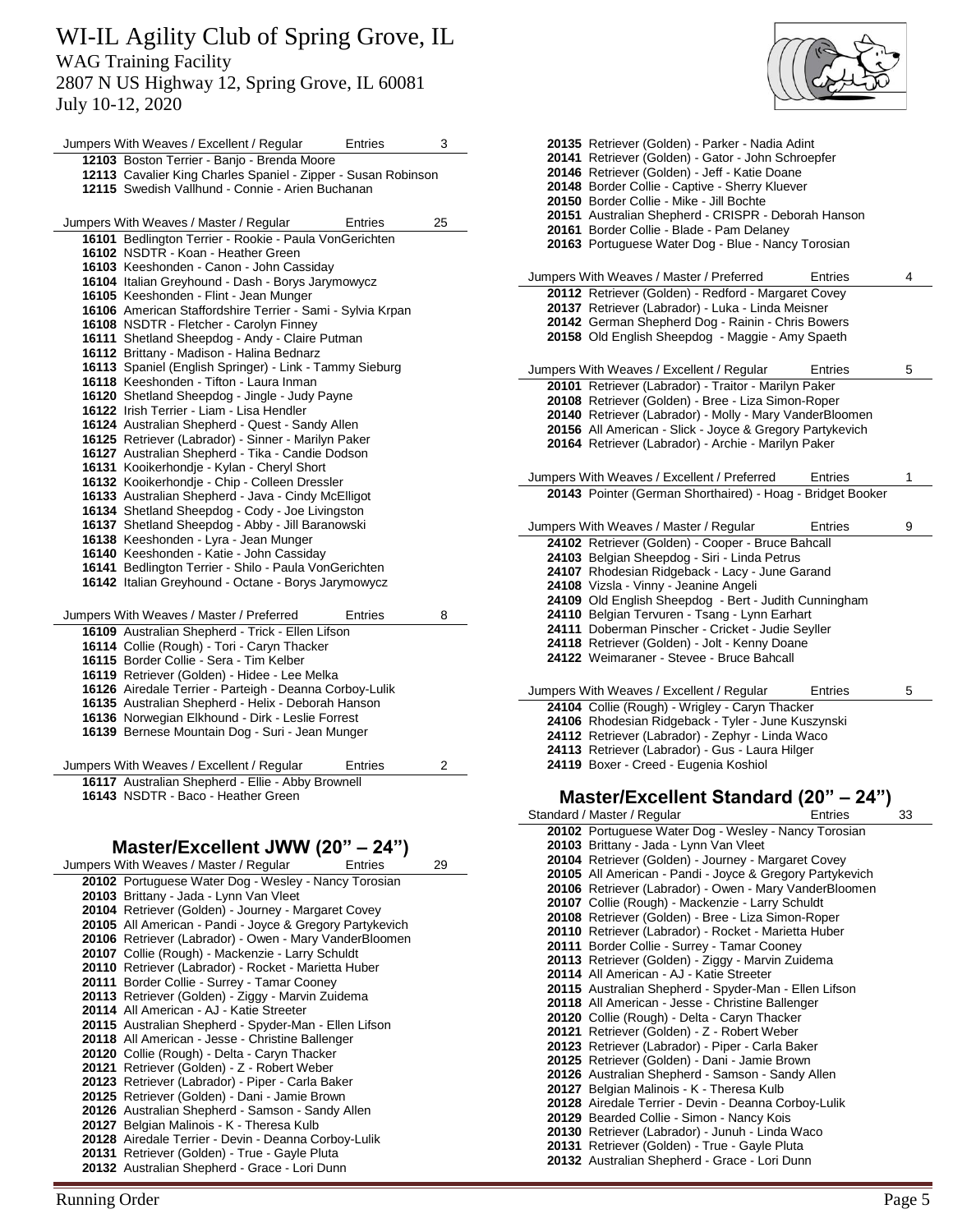July 10-12, 2020

| 20135 Retriever (Golden) - Parker - Nadia Adint<br>20141 Retriever (Golden) - Gator - John Schroepfer<br>20146 Retriever (Golden) - Jeff - Katie Doane<br>20148 Border Collie - Captive - Sherry Kluever |                |   |
|----------------------------------------------------------------------------------------------------------------------------------------------------------------------------------------------------------|----------------|---|
| 20150 Border Collie - Mike - Jill Bochte                                                                                                                                                                 |                |   |
| 20151 Australian Shepherd - CRISPR - Deborah Hanson<br>20156 All American - Slick - Joyce & Gregory Partykevich                                                                                          |                |   |
| 20161 Border Collie - Blade - Pam Delaney                                                                                                                                                                |                |   |
| 20163 Portuguese Water Dog - Blue - Nancy Torosian                                                                                                                                                       |                |   |
| Standard / Master / Preferred<br>20112 Retriever (Golden) - Redford - Margaret Covey                                                                                                                     | Entries        | 4 |
| 20137 Retriever (Labrador) - Luka - Linda Meisner                                                                                                                                                        |                |   |
| 20142 German Shepherd Dog - Rainin - Chris Bowers                                                                                                                                                        |                |   |
| 20158 Old English Sheepdog - Maggie - Amy Spaeth                                                                                                                                                         |                |   |
| Standard / Excellent / Regular                                                                                                                                                                           | Entries        | 3 |
| 20101 Retriever (Labrador) - Traitor - Marilyn Paker<br>20140 Retriever (Labrador) - Molly - Mary VanderBloomen                                                                                          |                |   |
| 20164 Retriever (Labrador) - Archie - Marilyn Paker                                                                                                                                                      |                |   |
| Standard / Excellent / Preferred                                                                                                                                                                         | Entries        | 1 |
| 20143 Pointer (German Shorthaired) - Hoag - Bridget Booker                                                                                                                                               |                |   |
| Standard / Master / Regular                                                                                                                                                                              | <b>Entries</b> | 8 |
| 24102 Retriever (Golden) - Cooper - Bruce Bahcall                                                                                                                                                        |                |   |
| 24103 Belgian Sheepdog - Siri - Linda Petrus                                                                                                                                                             |                |   |
| 24107 Rhodesian Ridgeback - Lacy - June Garand<br>24108 Vizsla - Vinny - Jeanine Angeli                                                                                                                  |                |   |
| 24109 Old English Sheepdog - Bert - Judith Cunningham                                                                                                                                                    |                |   |
| 24110 Belgian Tervuren - Tsang - Lynn Earhart                                                                                                                                                            |                |   |
| 24111 Doberman Pinscher - Cricket - Judie Seyller                                                                                                                                                        |                |   |
| 24122 Weimaraner - Stevee - Bruce Bahcall                                                                                                                                                                |                |   |
|                                                                                                                                                                                                          |                |   |
| Standard / Excellent / Regular                                                                                                                                                                           | Entries        | 8 |
| 24101 Belgian Tervuren - Montee - Rosie Hatcher                                                                                                                                                          |                |   |
| 24104 Collie (Rough) - Wrigley - Caryn Thacker                                                                                                                                                           |                |   |
| 24106 Rhodesian Ridgeback - Tyler - June Kuszynski                                                                                                                                                       |                |   |
| 24112 Retriever (Labrador) - Zephyr - Linda Waco<br>24113 Retriever (Labrador) - Gus - Laura Hilger                                                                                                      |                |   |
| 24118 Retriever (Golden) - Jolt - Kenny Doane                                                                                                                                                            |                |   |
| 24119 Boxer - Creed - Eugenia Koshiol                                                                                                                                                                    |                |   |
| 24123 Belgian Tervuren - Mischief - Rosie Hatcher                                                                                                                                                        |                |   |
|                                                                                                                                                                                                          |                |   |
| <b>Open Standard</b><br>Standard / Open / Preferred                                                                                                                                                      | Entries        | 1 |
| 8108 Miniature Pinscher - Nitro - Sheryl Harris                                                                                                                                                          |                |   |
|                                                                                                                                                                                                          | <b>Entries</b> | 1 |
| Standard / Open / Regular<br>12119 Kooikerhondje - Bessie - Cheryl Short                                                                                                                                 |                |   |
|                                                                                                                                                                                                          | Entries        | 3 |
| Standard / Open / Regular<br>16123 Minature American Shephard - Fiji - Susan Robinson                                                                                                                    |                |   |
| 16128 All American - Rue - Judy Biesenthal                                                                                                                                                               |                |   |
| 16142 Italian Greyhound - Octane - Borys Jarymowycz                                                                                                                                                      |                |   |
| Standard / Open / Regular                                                                                                                                                                                | Entries        | 4 |
| 20116 Old English Sheepdog - Alvin - Kathleen McBride                                                                                                                                                    |                |   |
| 20144 Border Collie - Bess - Georgene Knight                                                                                                                                                             |                |   |
| 20147 Retriever (Golden) - Lucy - Katie Doane                                                                                                                                                            |                |   |
| 20152 Border Collie - Kit - Tamar Cooney                                                                                                                                                                 |                |   |
|                                                                                                                                                                                                          |                |   |



| <b>Novice Standard</b>                                                                                     |                |   |
|------------------------------------------------------------------------------------------------------------|----------------|---|
| Standard / Novice B / Regular                                                                              | Entries        | 3 |
| 12104 Border Terrier - Pip - Scott Gibson<br>12106 Toy Fox Terrier - Ditto - Mary Doyle                    |                |   |
| 12118 Spaniel (Cocker) Parti-Color - Bella - Richard Mayer                                                 |                |   |
|                                                                                                            |                |   |
| Standard / Novice B / Regular                                                                              | Entries        | 4 |
| 16107 All American - Anna - Katie Streeter<br>16110 All American - Bria - Debbie Wren                      |                |   |
| 16116 Australian Cattle Dog - Cora - Mary Jo Landergan                                                     |                |   |
| 16129 Brittany - Ellie - Hali Jones                                                                        |                |   |
|                                                                                                            |                |   |
| Standard / Novice B / Regular                                                                              | Entries        | 4 |
| 20119 All American - Shelby - Joyce & Gregory Partykevich<br>20122 Retriever (Golden) - Libby - Barb Weber |                |   |
| 20124 Australian Shepherd - Jyn - Abby Brownell                                                            |                |   |
| 20145 Border Collie - Cozmo - Susan Knill                                                                  |                |   |
|                                                                                                            |                |   |
| Standard / Novice / Preferred<br>20162 Retriever (Golden) - Yogi - Kathleen Appleton                       | Entries        | 1 |
|                                                                                                            |                |   |
| Standard / Novice B / Regular                                                                              | Entries        | 2 |
| 24117 Setter (Irish) - Odette - Kenny Doane                                                                |                |   |
| 24120 Weimaraner - Frankee - Bruce Bahcall                                                                 |                |   |
|                                                                                                            |                |   |
| <b>Novice JWW</b>                                                                                          |                |   |
| Jumpers With Weaves / Novice B / Regular                                                                   | Entries        | 1 |
| 12118 Spaniel (Cocker) Parti-Color - Bella - Richard Mayer                                                 |                |   |
|                                                                                                            |                | 3 |
| Jumpers With Weaves / Novice B / Regular<br>16107 All American - Anna - Katie Streeter                     | Entries        |   |
| 16116 Australian Cattle Dog - Cora - Mary Jo Landergan                                                     |                |   |
| 16129 Brittany - Ellie - Hali Jones                                                                        |                |   |
|                                                                                                            | <b>Entries</b> | 3 |
| Jumpers With Weaves / Novice B / Regular<br>20119 All American - Shelby - Joyce & Gregory Partykevich      |                |   |
| 20122 Retriever (Golden) - Libby - Barb Weber                                                              |                |   |
| 20145 Border Collie - Cozmo - Susan Knill                                                                  |                |   |
|                                                                                                            |                |   |
| Jumpers With Weaves / Novice / Preferred<br>20154 Irish Wolfhound - Claude - David Berzins                 | <b>Entries</b> | 3 |
| 20155 Irish Wolfhound - Tipitina - David Berzins                                                           |                |   |
| 20162 Retriever (Golden) - Yogi - Kathleen Appleton                                                        |                |   |
|                                                                                                            |                |   |
| <b>Open JWW</b>                                                                                            |                |   |
| Jumpers With Weaves / Open / Preferred                                                                     | Entries        | 1 |
| 8108 Miniature Pinscher - Nitro - Sheryl Harris                                                            |                |   |
|                                                                                                            |                |   |
| Jumpers With Weaves / Open / Regular                                                                       | Entries        | 2 |
| 12104 Border Terrier - Pip - Scott Gibson<br>12119 Kooikerhondje - Bessie - Cheryl Short                   |                |   |
|                                                                                                            |                |   |
| Jumpers With Weaves / Open / Regular                                                                       | Entries        | 3 |
| 16110 All American - Bria - Debbie Wren                                                                    |                |   |
| 16123 Minature American Shephard - Fiji - Susan Robinson<br>16128 All American - Rue - Judy Biesenthal     |                |   |
|                                                                                                            |                |   |
| Jumpers With Weaves / Open / Regular                                                                       | Entries        | 4 |
| 20124 Australian Shepherd - Jyn - Abby Brownell<br>20129 Bearded Collie - Simon - Nancy Kois               |                |   |
|                                                                                                            |                |   |

 Retriever (Golden) - Lucy - Katie Doane Border Collie - Kit - Tamar Cooney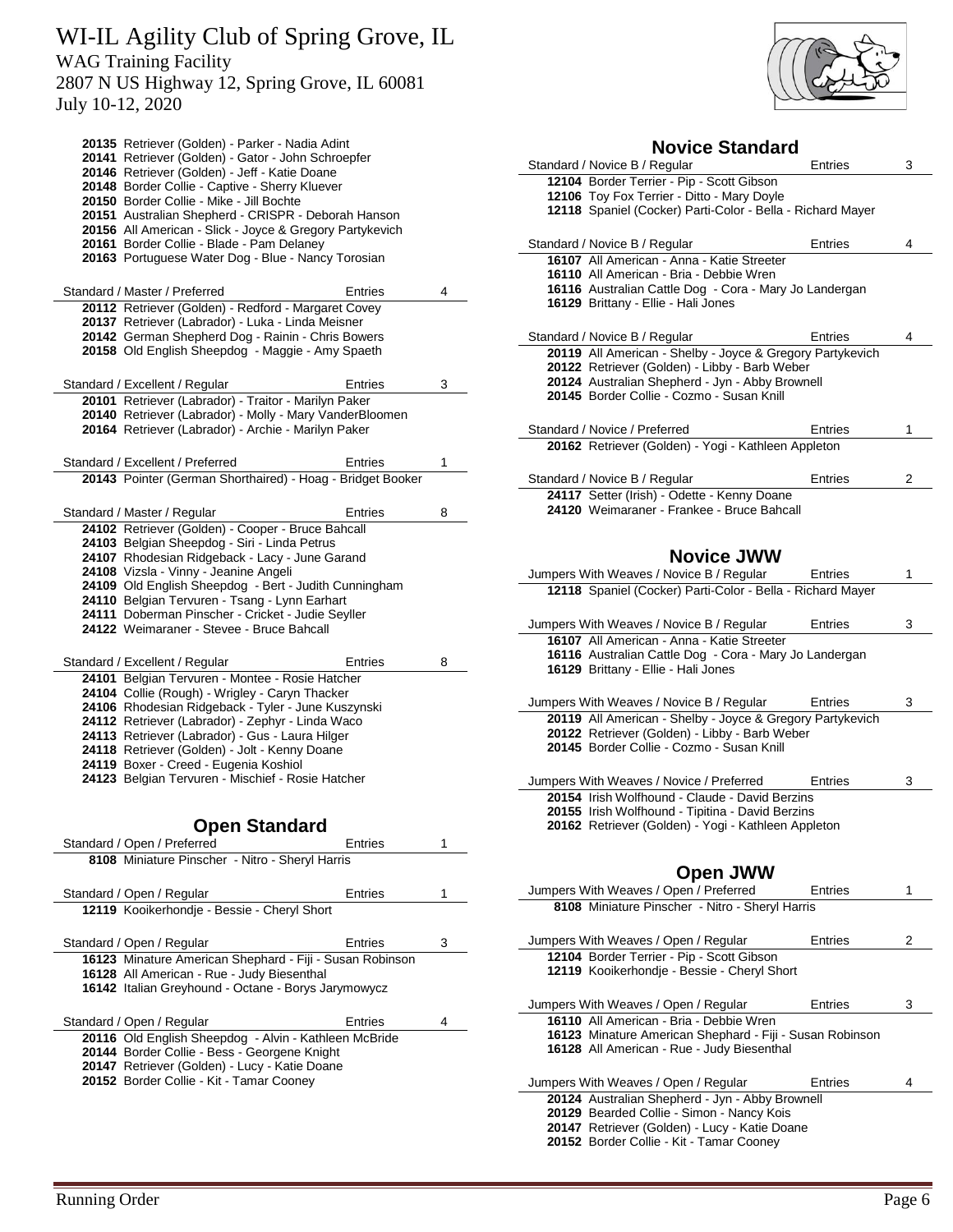

Jumpers With Weaves / Open / Preferred Entries 1 **20139** German Shepherd Dog - Riley - Carole Johnson

Jumpers With Weaves / Open / Regular Entries 4

**24101** Belgian Tervuren - Montee - Rosie Hatcher

**24117** Setter (Irish) - Odette - Kenny Doane

**24120** Weimaraner - Frankee - Bruce Bahcall

**24123** Belgian Tervuren - Mischief - Rosie Hatcher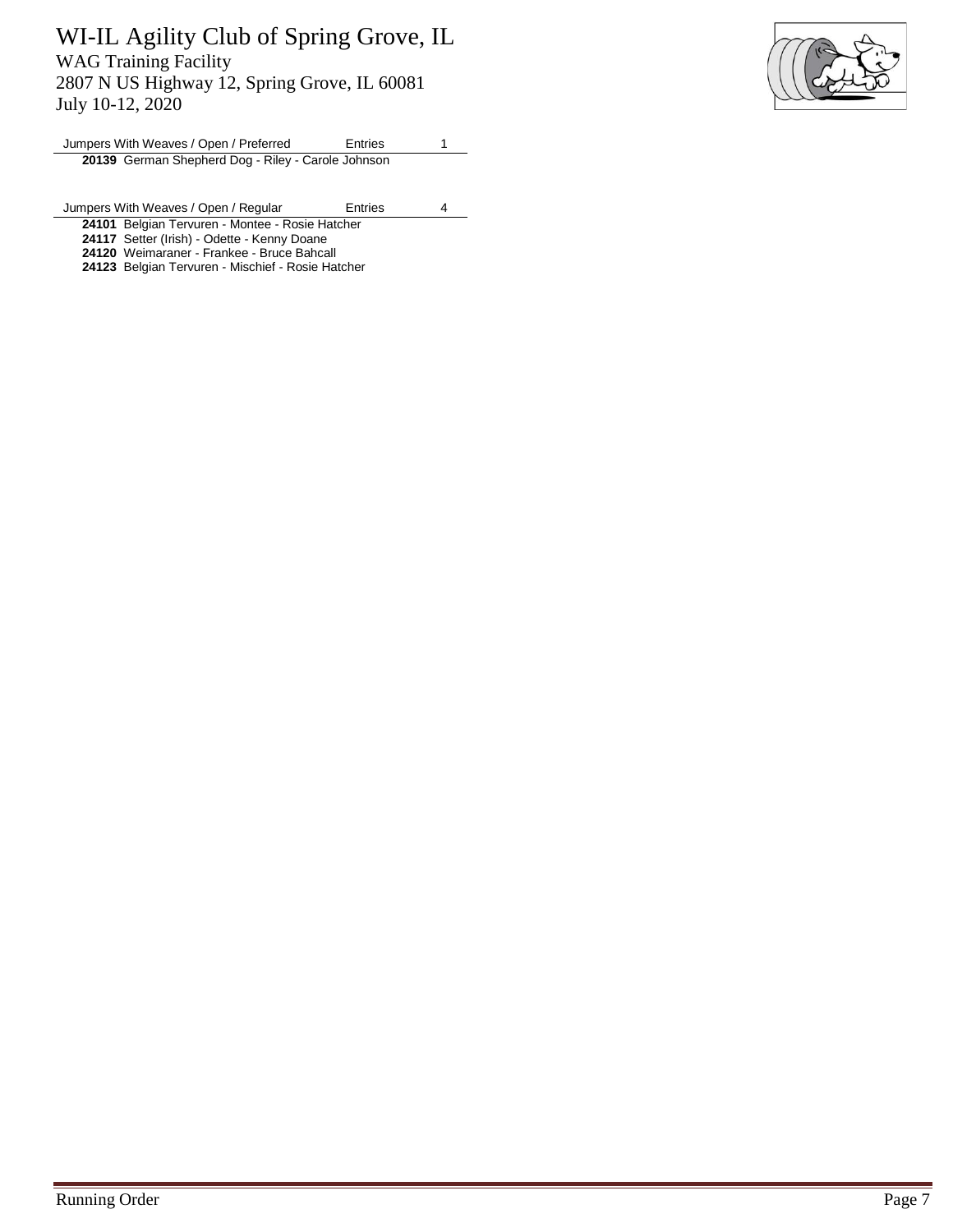WI-IL Agility Club of Spring Grove, IL

WAG Training Facility

2807 N US Highway 12, Spring Grove, IL 60081 July 10-12, 2020

### **Sunday, July 12, 2020**

| Master/Excellent JWW (4" - 16")                                                                               |                |    |
|---------------------------------------------------------------------------------------------------------------|----------------|----|
| Jumpers With Weaves / Master / Preferred                                                                      | Entries        | 1  |
| 4101 Welsh Corgi (Cardigan) - Payton - Alan Oshinski                                                          |                |    |
|                                                                                                               |                |    |
| Jumpers With Weaves / Master / Regular                                                                        | Entries        | 7  |
| 8101 Welsh Corgi (Pembroke) - Kermit - Dick Sanderson                                                         |                |    |
| 8103 Papillon - Sizzle - Jennifer Graves                                                                      |                |    |
| 8106 Toy Fox Terrier - Gigolo - Mary Doyle                                                                    |                |    |
| 8109 Portuguese Podengo Pequeno - Jett - Linda Raphael                                                        |                |    |
| 8110 All American - Daisy - Laura Donaldson                                                                   |                |    |
| 8111 West Highland White Terrier - Bean - Susan Chapman<br>8113 Welsh Corgi (Pembroke) - Kash - Pat Sanderson |                |    |
|                                                                                                               |                |    |
| Jumpers With Weaves / Master / Preferred                                                                      | Entries        | 3  |
| 8102 Shetland Sheepdog - Kenzie - Joe Livingston                                                              |                |    |
| 8105 French Bulldog - Liam - Yohko Katz                                                                       |                |    |
| 8114 Italian Greyhound - Tate - Jennifer Graves                                                               |                |    |
|                                                                                                               |                |    |
| Jumpers With Weaves / Master / Regular                                                                        | Entries        | 12 |
| 12101 Cairn Terrier - McCubbie - Scott Persky                                                                 |                |    |
| 12102 Shetland Sheepdog - Riot - Jim Payne                                                                    |                |    |
| 12105 Border Terrier - Scout - Scott Gibson                                                                   |                |    |
| 12106 Toy Fox Terrier - Ditto - Mary Doyle                                                                    |                |    |
| 12108 Boston Terrier - Pip - Sally Hooker                                                                     |                |    |
| 12114 Poodle (Minature) - Skye - Han Yu                                                                       |                |    |
| 12116 Poodle (Minature) - Aleena - Supavee Janlekha                                                           |                |    |
| 12117 Shetland Sheepdog - Bryce - Pat Casey                                                                   |                |    |
| 12121 Italian Greyhound - Jordan - Jennifer Graves                                                            |                |    |
| 12122 Poodle (Minature) - Flik - Claudia Daigle                                                               |                |    |
| 12124 Shetland Sheepdog - Izzy - Joe Livingston                                                               |                |    |
| 12127 Cairn Terrier - Mason - Scott Persky                                                                    |                |    |
| Jumpers With Weaves / Master / Preferred                                                                      | Entries        | 4  |
| 12110 Spaniel (Welsh Springer) - Chai - Cindy McElligot                                                       |                |    |
| 12111 Keeshonden - Flirt - Laura Inman                                                                        |                |    |
| 12120 Kooikerhondje - Bree - Cheryl Short                                                                     |                |    |
| 12125 All American - Watson - Kirsten Ahlen                                                                   |                |    |
| Jumpers With Weaves / Excellent / Regular                                                                     | Entries        | 3  |
| 12103 Boston Terrier - Banjo - Brenda Moore                                                                   |                |    |
| 12113 Cavalier King Charles Spaniel - Zipper - Susan Robinson                                                 |                |    |
| 12115 Swedish Vallhund - Connie - Arien Buchanan                                                              |                |    |
|                                                                                                               |                |    |
| Jumpers With Weaves / Master / Regular                                                                        | <b>Entries</b> | 21 |
| 16101 Bedlington Terrier - Rookie - Paula VonGerichten                                                        |                |    |
| 16102 NSDTR - Koan - Heather Green                                                                            |                |    |
| 16103 Keeshonden - Canon - John Cassiday                                                                      |                |    |
| 16104 Italian Greyhound - Dash - Borys Jarymowycz                                                             |                |    |
| 16105 Keeshonden - Flint - Jean Munger                                                                        |                |    |
| 16106 American Staffordshire Terrier - Sami - Sylvia Krpan                                                    |                |    |
| 16108 NSDTR - Fletcher - Carolyn Finney<br>16112 Brittany - Madison - Halina Bednarz                          |                |    |
| 16113 Spaniel (English Springer) - Link - Tammy Sieburg                                                       |                |    |
| 16118 Keeshonden - Tifton - Laura Inman                                                                       |                |    |
| 16122 Irish Terrier - Liam - Lisa Hendler                                                                     |                |    |
|                                                                                                               |                |    |
|                                                                                                               |                |    |
| 16124 Australian Shepherd - Quest - Sandy Allen<br>16125 Retriever (Labrador) - Sinner - Marilyn Paker        |                |    |
| 16131 Kooikerhondje - Kylan - Cheryl Short                                                                    |                |    |
| 16133 Australian Shepherd - Java - Cindy McElligot                                                            |                |    |
| 16134 Shetland Sheepdog - Cody - Joe Livingston                                                               |                |    |
| 16137 Shetland Sheepdog - Abby - Jill Baranowski                                                              |                |    |
| 16138 Keeshonden - Lyra - Jean Munger                                                                         |                |    |
| 16140 Keeshonden - Katie - John Cassiday                                                                      |                |    |
| 16141 Bedlington Terrier - Shilo - Paula VonGerichten<br>16142 Italian Greyhound - Octane - Borys Jarymowycz  |                |    |



Standard / Master / Regular **Entries** 20 Bedlington Terrier - Rookie - Paula VonGerichten

American Staffordshire Terrier - Sami - Sylvia Krpan

Spaniel (English Springer) - Link - Tammy Sieburg

 NSDTR - Koan - Heather Green Keeshonden - Canon - John Cassiday Italian Greyhound - Dash - Borys Jarymowycz

Keeshonden - Flint - Jean Munger

 NSDTR - Fletcher - Carolyn Finney Brittany - Madison - Halina Bednarz

Keeshonden - Tifton - Laura Inman

| $\mathbf{r}$<br>. )rder<br><b>IVALITILE</b><br>$\circ$ | 29 06 |
|--------------------------------------------------------|-------|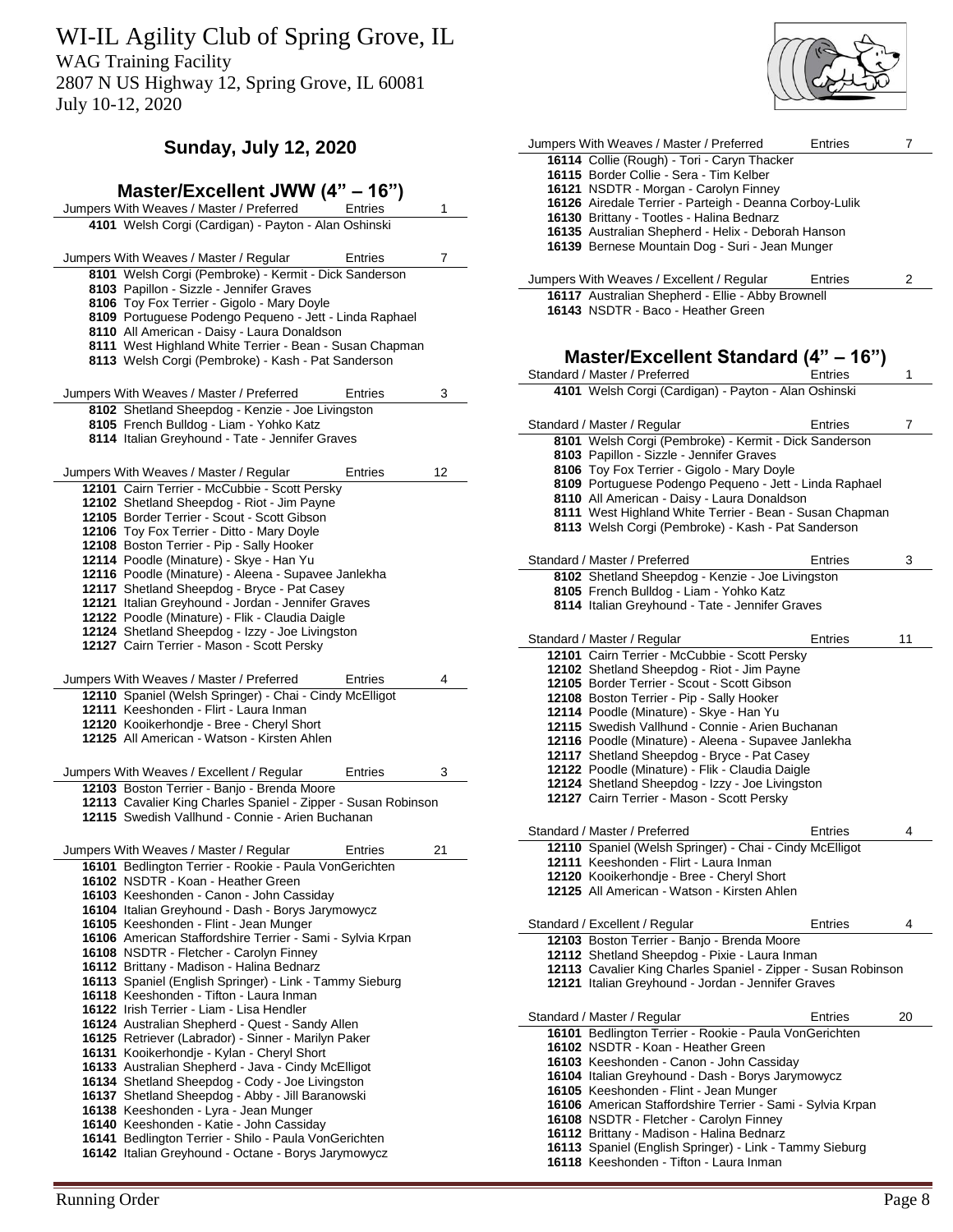WI-IL Agility Club of Spring Grove, IL WAG Training Facility

2807 N US Highway 12, Spring Grove, IL 60081 July 10-12, 2020

| 16122 Irish Terrier - Liam - Lisa Hendler               |         |   |
|---------------------------------------------------------|---------|---|
| 16125 Retriever (Labrador) - Sinner - Marilyn Paker     |         |   |
| 16131 Kooikerhondje - Kylan - Cheryl Short              |         |   |
| 16133 Australian Shepherd - Java - Cindy McElligot      |         |   |
| 16134 Shetland Sheepdog - Cody - Joe Livingston         |         |   |
| 16137 Shetland Sheepdog - Abby - Jill Baranowski        |         |   |
| 16138 Keeshonden - Lyra - Jean Munger                   |         |   |
| 16140 Keeshonden - Katie - John Cassiday                |         |   |
| 16141 Bedlington Terrier - Shilo - Paula VonGerichten   |         |   |
| 16143 NSDTR - Baco - Heather Green                      |         |   |
|                                                         |         |   |
| Standard / Master / Preferred                           | Entries | 7 |
| 16114 Collie (Rough) - Tori - Caryn Thacker             |         |   |
| 16115 Border Collie - Sera - Tim Kelber                 |         |   |
| 16121 NSDTR - Morgan - Carolyn Finney                   |         |   |
| 16126 Airedale Terrier - Parteigh - Deanna Corboy-Lulik |         |   |
| 16130 Brittany - Tootles - Halina Bednarz               |         |   |
| 16135 Australian Shepherd - Helix - Deborah Hanson      |         |   |
| 16139 Bernese Mountain Dog - Suri - Jean Munger         |         |   |
|                                                         |         |   |
| Standard / Excellent / Regular                          | Entries | 2 |
| 16117 Australian Shepherd - Ellie - Abby Brownell       |         |   |
| 16124 Australian Shepherd - Quest - Sandy Allen         |         |   |

# **Master/Excellent Standard (20" – 24")**

| Standard / Master / Regular                                                                           | Entries | 31 |
|-------------------------------------------------------------------------------------------------------|---------|----|
| 20103 Brittany - Jada - Lynn Van Vleet                                                                |         |    |
| 20104 Retriever (Golden) - Journey - Margaret Covey                                                   |         |    |
| 20105 All American - Pandi - Joyce & Gregory Partykevich                                              |         |    |
| 20106 Retriever (Labrador) - Owen - Mary VanderBloomen                                                |         |    |
| 20107 Collie (Rough) - Mackenzie - Larry Schuldt                                                      |         |    |
| 20108 Retriever (Golden) - Bree - Liza Simon-Roper                                                    |         |    |
| 20110 Retriever (Labrador) - Rocket - Marietta Huber                                                  |         |    |
| 20111 Border Collie - Surrey - Tamar Cooney                                                           |         |    |
| 20113 Retriever (Golden) - Ziggy - Marvin Zuidema                                                     |         |    |
| 20114 All American - AJ - Katie Streeter                                                              |         |    |
| 20118 All American - Jesse - Christine Ballenger                                                      |         |    |
| 20120 Collie (Rough) - Delta - Caryn Thacker                                                          |         |    |
| 20121 Retriever (Golden) - Z - Robert Weber                                                           |         |    |
| 20123 Retriever (Labrador) - Piper - Carla Baker                                                      |         |    |
| 20125 Retriever (Golden) - Dani - Jamie Brown                                                         |         |    |
| 20126 Australian Shepherd - Samson - Sandy Allen                                                      |         |    |
| 20127 Belgian Malinois - K - Theresa Kulb                                                             |         |    |
| 20128 Airedale Terrier - Devin - Deanna Corboy-Lulik                                                  |         |    |
| 20129 Bearded Collie - Simon - Nancy Kois                                                             |         |    |
| 20130 Retriever (Labrador) - Junuh - Linda Waco                                                       |         |    |
| 20131 Retriever (Golden) - True - Gayle Pluta                                                         |         |    |
| 20132 Australian Shepherd - Grace - Lori Dunn                                                         |         |    |
| 20134 Retriever (Golden) - Y'att - Deborah Puza                                                       |         |    |
| 20135 Retriever (Golden) - Parker - Nadia Adint<br>20141 Retriever (Golden) - Gator - John Schroepfer |         |    |
| 20146 Retriever (Golden) - Jeff - Katie Doane                                                         |         |    |
| 20148 Border Collie - Captive - Sherry Kluever                                                        |         |    |
| 20150 Border Collie - Mike - Jill Bochte                                                              |         |    |
| 20151 Australian Shepherd - CRISPR - Deborah Hanson                                                   |         |    |
| 20156 All American - Slick - Joyce & Gregory Partykevich                                              |         |    |
| 20161 Border Collie - Blade - Pam Delaney                                                             |         |    |
|                                                                                                       |         |    |
| Standard / Master / Preferred                                                                         | Entries | 6  |
| 20112 Retriever (Golden) - Redford - Margaret Covey                                                   |         |    |
| 20137 Retriever (Labrador) - Luka - Linda Meisner                                                     |         |    |
| 20142 German Shepherd Dog - Rainin - Chris Bowers                                                     |         |    |
| 20158 Old English Sheepdog - Maggie - Amy Spaeth                                                      |         |    |
| 20159 Rottweiler - Sonic - Cathy Fleury                                                               |         |    |
| 20160 Rottweiler - Touche - Cathy Fleury                                                              |         |    |
|                                                                                                       |         |    |
| Standard / Excellent / Regular                                                                        | Entries | 4  |
| 20101 Retriever (Labrador) - Traitor - Marilyn Paker                                                  |         |    |
|                                                                                                       |         |    |



|                                                            | 20109 Retriever (Golden) - Taxi - Diane Poole<br>20140 Retriever (Labrador) - Molly - Mary VanderBloomen<br>20164 Retriever (Labrador) - Archie - Marilyn Paker |   |  |
|------------------------------------------------------------|-----------------------------------------------------------------------------------------------------------------------------------------------------------------|---|--|
| Standard / Excellent / Preferred                           | Entries                                                                                                                                                         | 1 |  |
| 20143 Pointer (German Shorthaired) - Hoag - Bridget Booker |                                                                                                                                                                 |   |  |
| Standard / Master / Regular                                | Entries                                                                                                                                                         | 5 |  |
| 24102 Retriever (Golden) - Cooper - Bruce Bahcall          |                                                                                                                                                                 |   |  |
| 24103 Belgian Sheepdog - Siri - Linda Petrus               |                                                                                                                                                                 |   |  |
| 24109 Old English Sheepdog - Bert - Judith Cunningham      |                                                                                                                                                                 |   |  |
| 24111 Doberman Pinscher - Cricket - Judie Seyller          |                                                                                                                                                                 |   |  |
| 24122 Weimaraner - Stevee - Bruce Bahcall                  |                                                                                                                                                                 |   |  |
|                                                            |                                                                                                                                                                 |   |  |
| Standard / Excellent / Regular                             | Entries                                                                                                                                                         | 7 |  |
| 24101 Belgian Tervuren - Montee - Rosie Hatcher            |                                                                                                                                                                 |   |  |
| 24104 Collie (Rough) - Wrigley - Caryn Thacker             |                                                                                                                                                                 |   |  |
| 24112 Retriever (Labrador) - Zephyr - Linda Waco           |                                                                                                                                                                 |   |  |
| 24113 Retriever (Labrador) - Gus - Laura Hilger            |                                                                                                                                                                 |   |  |
| 24118 Retriever (Golden) - Jolt - Kenny Doane              |                                                                                                                                                                 |   |  |
| 24119 Boxer - Creed - Eugenia Koshiol                      |                                                                                                                                                                 |   |  |
| 24123 Belgian Tervuren - Mischief - Rosie Hatcher          |                                                                                                                                                                 |   |  |

#### **Master/Excellent JWW (20" – 24")**

| Jumpers With Weaves / Master / Regular<br><b>Entries</b> | 28 |
|----------------------------------------------------------|----|
| 20103 Brittany - Jada - Lynn Van Vleet                   |    |
| 20104 Retriever (Golden) - Journey - Margaret Covey      |    |
| 20105 All American - Pandi - Joyce & Gregory Partykevich |    |
| 20106 Retriever (Labrador) - Owen - Mary VanderBloomen   |    |
| 20107 Collie (Rough) - Mackenzie - Larry Schuldt         |    |
| 20110 Retriever (Labrador) - Rocket - Marietta Huber     |    |
| 20111 Border Collie - Surrey - Tamar Cooney              |    |
| 20113 Retriever (Golden) - Ziggy - Marvin Zuidema        |    |
| 20114 All American - AJ - Katie Streeter                 |    |
| 20118 All American - Jesse - Christine Ballenger         |    |
| 20120 Collie (Rough) - Delta - Caryn Thacker             |    |
| 20121 Retriever (Golden) - Z - Robert Weber              |    |
| 20123 Retriever (Labrador) - Piper - Carla Baker         |    |
| 20125 Retriever (Golden) - Dani - Jamie Brown            |    |
| 20126 Australian Shepherd - Samson - Sandy Allen         |    |
| 20127 Belgian Malinois - K - Theresa Kulb                |    |
| 20128 Airedale Terrier - Devin - Deanna Corboy-Lulik     |    |
| 20131 Retriever (Golden) - True - Gayle Pluta            |    |
| 20132 Australian Shepherd - Grace - Lori Dunn            |    |
| 20134 Retriever (Golden) - Y'att - Deborah Puza          |    |
| 20135 Retriever (Golden) - Parker - Nadia Adint          |    |
| 20141 Retriever (Golden) - Gator - John Schroepfer       |    |
| 20146 Retriever (Golden) - Jeff - Katie Doane            |    |
| 20148 Border Collie - Captive - Sherry Kluever           |    |
| 20150 Border Collie - Mike - Jill Bochte                 |    |
| 20151 Australian Shepherd - CRISPR - Deborah Hanson      |    |
| 20157 Retriever (Golden) - Stash - Diane Poole           |    |
| 20161 Border Collie - Blade - Pam Delaney                |    |
|                                                          |    |
| Jumpers With Weaves / Master / Preferred<br>Entries      | 7  |
| 20112 Retriever (Golden) - Redford - Margaret Covey      |    |
| 20137 Retriever (Labrador) - Luka - Linda Meisner        |    |
| 20142 German Shepherd Dog - Rainin - Chris Bowers        |    |
| 20153 Irish Wolfhound - Dauphine - David Berzins         |    |
| 20158 Old English Sheepdog - Maggie - Amy Spaeth         |    |
| 20159 Rottweiler - Sonic - Cathy Fleury                  |    |
| 20160 Rottweiler - Touche - Cathy Fleury                 |    |
|                                                          |    |
| Jumpers With Weaves / Excellent / Regular<br>Entries     | 6  |
| 20101 Retriever (Labrador) - Traitor - Marilyn Paker     |    |
| 20108 Retriever (Golden) - Bree - Liza Simon-Roper       |    |
| 20109 Retriever (Golden) - Taxi - Diane Poole            |    |
| 20140 Retriever (Labrador) - Molly - Mary VanderBloomen  |    |